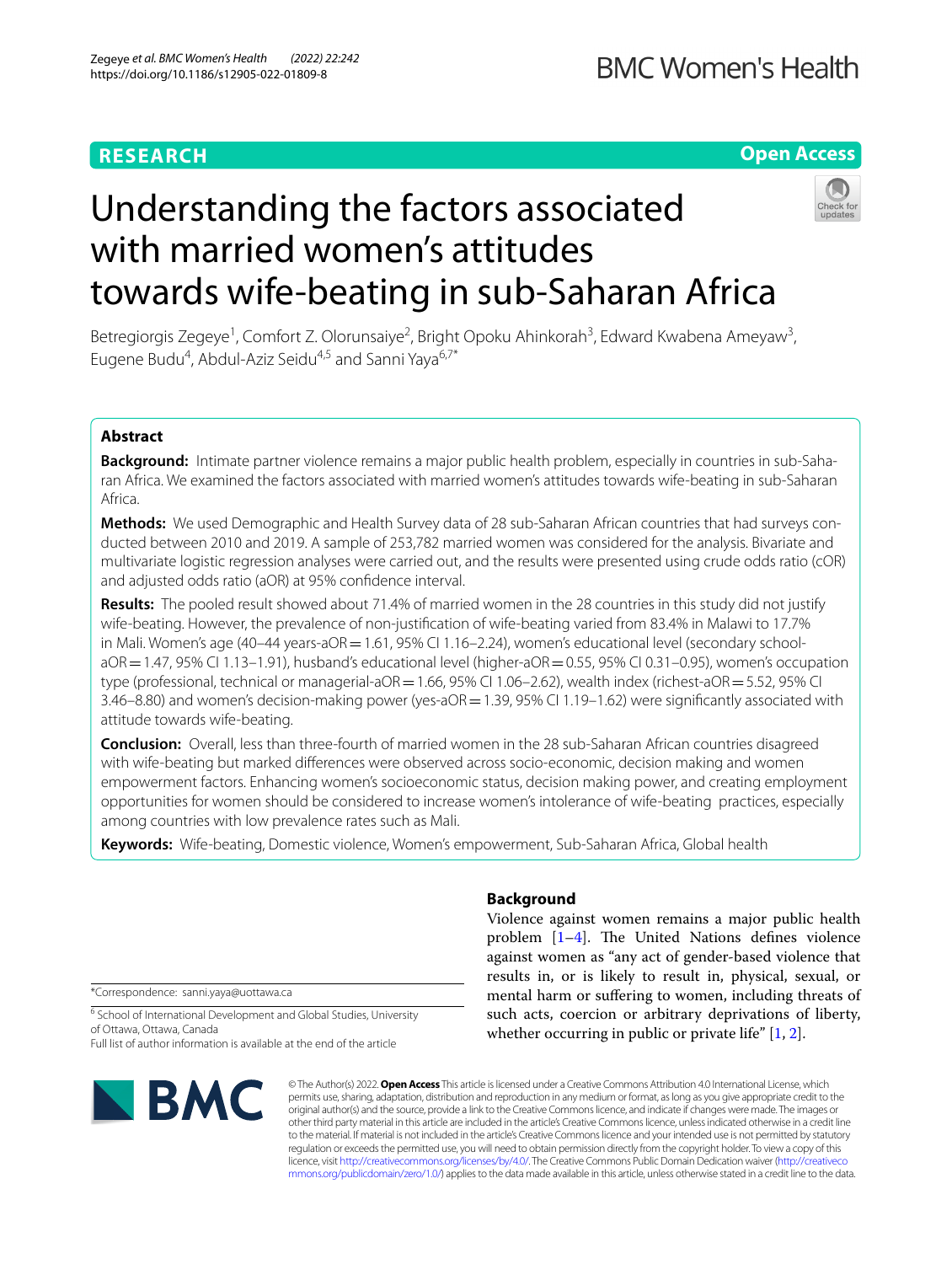Intimate partner violence (IPV) is one of the most common forms of domestic violence and is manifested in physical, emotional, and sexual forms as defned by the World Health Organization (WHO) [\[3](#page-9-3)]. IPV has negative physical (e.g., back pain, limited mobility, injury), sexual (e.g., victims of sexual violence, risky sexual behavior, sexually transmitted infections, including HIV), reproductive (miscarriage, stillbirth, preterm delivery, infant mortality), and mental health (depression, post-traumatic stress, and other anxiety disorders such as sleep difficulties and suicidal attempts) consequences for women and children  $[2, 4-6]$  $[2, 4-6]$  $[2, 4-6]$  $[2, 4-6]$ . It is also associated with socioeconomic problems such as isolation, inability to work, loss of wages and lack of participation in regular activities [\[2](#page-9-2),  $4-6$  $4-6$ ].

IPV, including wife-beating, is prevalent in all societies across the globe [\[7](#page-9-5), [8](#page-9-6)]. However, the magnitude and degree to which it is accepted by societies vary across regions; sub-Saharan African countries have higher prevalence of IPV [[7,](#page-9-5) [8](#page-9-6)]. Out of 15 countries with the highest prevalence of justifying wife-beating in the world, 14 of them are in sub-Saharan Africa (SSA) [\[8](#page-9-6)]. About 24% of women in Africa reported that wife-beating is sometimes or always justifed [[9\]](#page-9-7). A recent meta-analysis and systematic review study shows that 25.9% of women experienced physical violence or beating by their husbands [\[10](#page-9-8)]. Another report in 34 African countries shows that justifying wife-beating varied based on educational level, which is from 41% among individuals with no formal education, to 23% and 25% among individuals who attended primary school and secondary or higher levels of education, respectively [\[9](#page-9-7)]. Additionally, justifying wife-beating varied between 25 and 29% among individuals aged 66+years and 18–25 years, respectively [\[9](#page-9-7)].

The attitude of accepting wife-beating as a cultural norm within communities is linked to increased probability of continuation of a low response to wife-beating in societies [[11–](#page-9-9)[15\]](#page-9-10). People who consider wife-beating as a normal phenomenon are less likely to respond timely and support the victims, and the delayed response is less empathetic [\[16](#page-9-11), [17\]](#page-9-12). Women who justify any form of violence by a husband, including wife-beating usually blame themselves for the violence, are less likely to report the problem to legal authorities, and are more likely to experience long-term psychological problems [\[15](#page-9-10), [18](#page-9-13)].

Women's attitude towards wife-beating is a proxy for insight or perception of their status [[19,](#page-9-14) [20\]](#page-9-15) and one indicator of women's empowerment  $[21-23]$  $[21-23]$ . Evidence shows that women who believe wife-beating is a nonjustifable practice usually are more likely to be aware of their rights, have better self-image and status, and greater sense of empowerment [[20,](#page-9-15) [24](#page-9-18), [25\]](#page-9-19). On the other hand, women who believe wife-beating as justifable usually believe that a husband has the responsibility of correcting his wife's behavior even through violent behavior, and those women have less awareness of their rights and less self-image [\[19](#page-9-14), [20,](#page-9-15) [24](#page-9-18), [25\]](#page-9-19). Hence, refusing or not justifying physical violence against women, including beating by their husbands, is an indicator of empowerment [[26](#page-9-20), [27\]](#page-9-21).

In May 2016, at the WHO Assembly, several sub-Saharan African countries endorsed a global plan of action to strengthen the role of the health system within a national multispectral response to address interpersonal violence, including wife-beating, against women and girls, and against children  $[28]$  $[28]$ . In line with this, some studies in African countries have shown that socioeconomic and demographic factors are associated with wife-beating attitude among women and men [[5,](#page-9-23) [15](#page-9-10), [29](#page-9-24)[–32](#page-9-25)]. However, most of these studies do not refect recent data (used relatively old data) from (1999–2001) [\[32\]](#page-9-25), (2003–2007) [\[33](#page-10-0)],  $(2010–2012)$  [\[15](#page-9-10)], and focused only on prevalence [15], or a single country, and among all women of reproduc-tive age [[5,](#page-9-23) 29-[31](#page-9-26)]. To fill these gaps, we aimed to examine the factors associated with married women's attitude towards wife-beating attitude using nationally representative data from 28 sub-Saharan African countries.

## **Methods**

## **Data source**

We extracted nationally representative Demographic and Health Survey (DHS) data conducted between 2010 and 2019 from 28 countries in SSA. DHS is carried out with the fnancial and technical support of the United States Aid for International Development (USAID) and Inner City Fund (ICF) International  $[34]$  $[34]$ . The survey is conducted across several low- and middle-income countries to gather data for monitoring demographic and health indicators, including wife-beating attitude [\[35](#page-10-2)].

In DHS, a two-stage stratifed cluster sampling technique is applied. In the frst stage, enumeration areas (EAs) are selected using probability proportional to size (PPS), and in the second stage, fxed numbers of households (usually 25–30 households) are sampled from the selected EAs using systematic sampling technique [\[36](#page-10-3)]. We included 28 countries in SSA based on the inclusion criteria; country with DHS conducted between 2010 and 2019, availability of outcome variable and key explanatory variables (Table [1\)](#page-2-0). We used the individual recode (IR) fles for this study. A total of 253,782 married women were included in the analysis. The DHS datasets are freely available for download at [https://dhsprogram.com/data/](https://dhsprogram.com/data/available-datasets.cfm) [available-datasets.cfm.](https://dhsprogram.com/data/available-datasets.cfm) This manuscript was prepared based on the guidelines for strengthening of observational studies in epidemiology (STROBE) [[37\]](#page-10-4).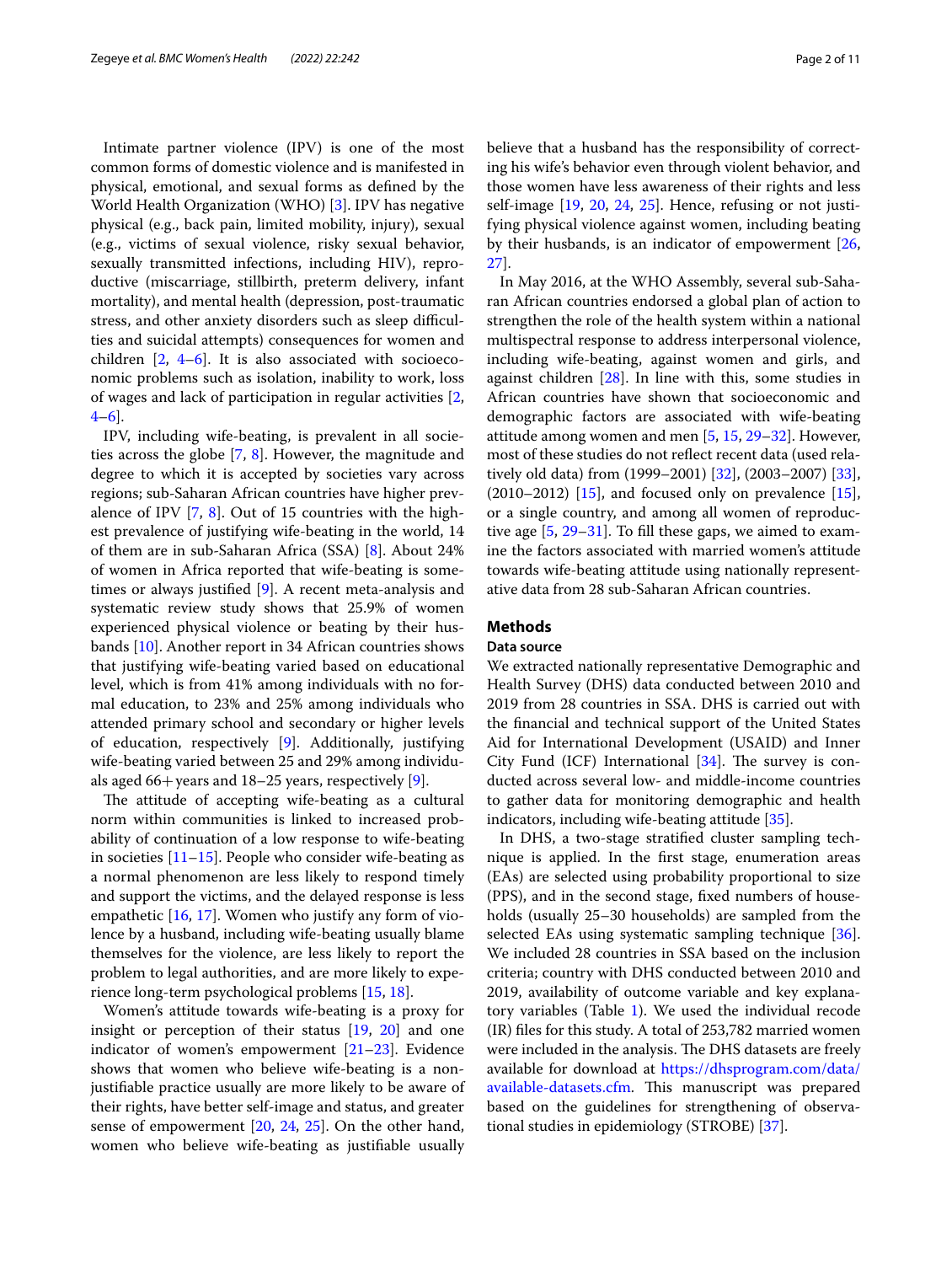<span id="page-2-0"></span>**Table 1** Survey year and sampled population across 28 SSA countries

| Country                        | Year of survey | Sampled<br>population<br>(weighted<br>number) | Sampled<br>population<br>(weighted %) |
|--------------------------------|----------------|-----------------------------------------------|---------------------------------------|
| Angola                         | 2015/16        | 8033                                          | 3.2                                   |
| Burkina Faso                   | 2010           | 13,392                                        | 5.3                                   |
| <b>Benin</b>                   | 2017/18        | 11,170                                        | 4.4                                   |
| Burundi                        | 2016/17        | 9559                                          | 3.8                                   |
| Congo Demo-<br>cratic Republic | 2013/14        | 12,441                                        | 4.9                                   |
| Cote d'Ivoire                  | 2011/12        | 6448                                          | 2.5                                   |
| Cameroon                       | 2018/19        | 7463                                          | 2.9                                   |
| Ethiopia                       | 2016           | 9824                                          | 3.9                                   |
| Gabon                          | 2012           | 4749                                          | 1.9                                   |
| Ghana                          | 2014           | 5455                                          | 2.1                                   |
| Gambia                         | 2013           | 6880                                          | 2.7                                   |
| Guinea                         | 2018           | 7812                                          | 3.1                                   |
| Kenya                          | 2014           | 9004                                          | 3.5                                   |
| Comoros                        | 2012           | 3291                                          | 1.3                                   |
| Lesotho                        | 2014           | 3609                                          | 1.4                                   |
| Liberia                        | 2013           | 5875                                          | 2.3                                   |
| Mali                           | 2018           | 8332                                          | 3.3                                   |
| Malawi                         | 2016/17        | 15,952                                        | 6.3                                   |
| Namibia                        | 2013           | 3362                                          | 1.3                                   |
| Nigeria                        | 2018           | 28,888                                        | 11.4                                  |
| Rwanda                         | 2014/15        | 6865                                          | 2.7                                   |
| Sierra-Leone                   | 2019           | 9837                                          | 3.9                                   |
| Senegal                        | 2010/11        | 10,804                                        | 4.2                                   |
| Chad                           | 2014/15        | 13,393                                        | 5.3                                   |
| Togo                           | 2013/14        | 6353                                          | 2.5                                   |
| Uganda                         | 2016           | 11,379                                        | 4.5                                   |
| Zambia                         | 2018/19        | 7597                                          | 3                                     |
| Zimbabwe                       | 2015           | 6015                                          | 2.4                                   |
| Total                          |                | 253,782                                       | 100                                   |

## **Study variables**

## *Dependent variable*

The outcome variable for this study was attitude towards wife-beating. In the DHS, women aged 15–49 are asked fve questions to measure their attitude towards wifebeating. The questions focus on whether a husband is justifed in hitting or beating his wife for at least one of the following fve reasons: burning food, arguing with him, going out without telling him, neglecting the children and refusing to have sexual intercourse with him. According to the DHS guideline, a woman is said to disagree to wife-beating if she disagrees with all of these fve reasons. Based on this, an overall binary variable was created with a value 1 and 0, where 1 indicated disagreement with all of these reasons, and 0 indicated agreement with at least one of the reasons for wife-beating [[38](#page-10-5), [39\]](#page-10-6).

## *Independent variables*

By referring to several studies [[5](#page-9-23), [15](#page-9-10), [29](#page-9-24)[–32](#page-9-25)] on women's attitude towards wife-beating, we included the following independent variables: age in years [15–19, 20–24, 25–29, 30–34, 35–39, 40–44, 45–49]; women's educational level (no formal education, primary school, secondary school, higher); and husband's educational level (no formal education, primary school, secondary school, higher). Other explanatory variables included were women's occupation (no occupation, professional or technical or managerial, agricultural, manual, others); household wealth quintile (poorest, poorer, middle, richer, richest), reading newspaper (no, yes), listening to radio (no, yes), watching television (no, yes), parity  $(0, 1-2, 3-4, 5+)$ , religion (Christian, Muslim, others), and place of residence (urban, rural).

Other variables were barriers to accessing healthcare services and decision making capacity. Barriers to healthcare services were coded as "no" if the women had no big problems with any of the following four barriers; money needed for treatment, permission of husband to go to health facility, distance to health facility and not wanting to go alone to health facility and coded as "yes" if the women had a big problem with at least one of four barriers. Regarding decision making capacity, we coded as "no" if the women were not involved (either alone or together with their husbands) in all three of the following decision-making parameters: their own health, large household purchases, and to visit families or relatives, and we coded as "yes" if the women were involved in decision making in all three of the above-mentioned decision-making parameters.

## **Statistical analyses**

Using Stata version-14 software, analysis was done as follows. First, descriptive analysis such as frequency distribution and percentages of the sampled women's characteristics, and the prevalence of wife-beating attitude were computed. Pearson's Chi-Square test  $(\chi^2)$  was used to test for proportional diference between explanatory variables and prevalence of wife-beating attitude and, using bivariate logistic regression analysis, we examined the crude odds of each explanatory variable with the prevalence of wife-beating attitude (disagreement with wife-beating). Then, multicollinearity test was conducted to assess the presence of collinearity among the explanatory variables using the Variance Infation Factor (VIF); we found no signifcant evidence of collinearity (VIF Mean = 1.87, VIF Min = 1.09, Max VIF = 3.43). Finally, all statistically signifcant explanatory variables in the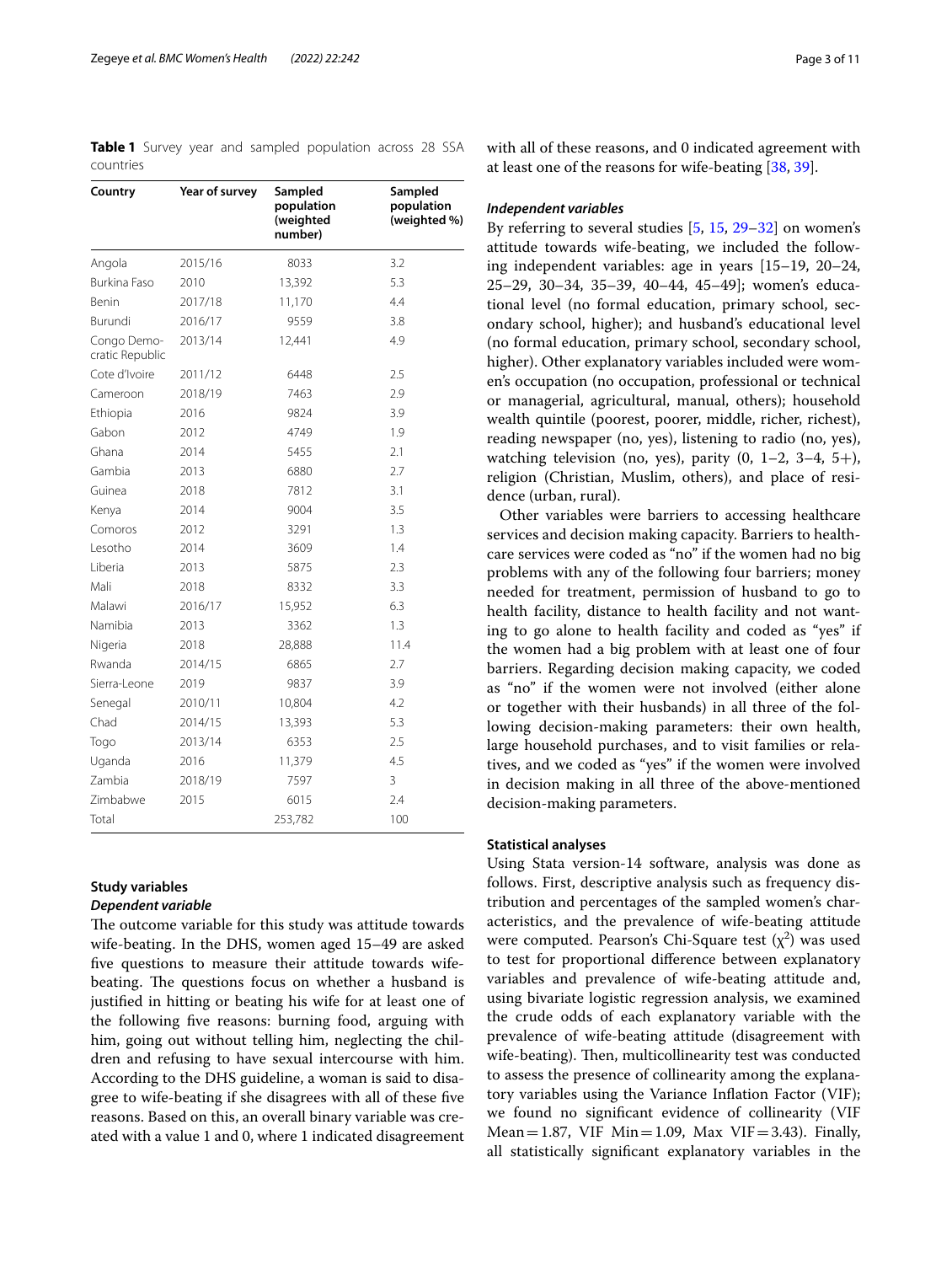bivariate regression test were entered into a multivariable logistic regression model. DHS data has weight variables in each country's data, and we took these variables into account in the pooled statistical analysis. We frst generated weight in each of the country's dataset, using the weight variables, before we pooled the data together. Thereafter, we executed the "svyset" command in the pooled dataset including the unique codes for each country's population sample unit (PSU) and strata. The adequacy of the fnal model was checked by Hosmer– Lemeshow Test, and it showed that the model was a good fit ( $p$  value=0.5947). The results were presented using crude odds ratio (cOR) and adjusted odds ratio (aOR), at a 95% Confdence Interval (CI). Any P-value less than or equal to 0.05 ( $p \le 0.05$ ) was considered statistically signifcant.

## **Ethical clearance**

The data used for the analysis of this study was secondary data that are publicly available ([https://dhsprogram.com/](https://dhsprogram.com/data/available-datasets.cfm) [data/available-datasets.cfm\)](https://dhsprogram.com/data/available-datasets.cfm). Since ethical procedures were the responsibility of the institutions that funded, commissioned, and managed the surveys, further ethical clearance was not required. ICF international ensures that all the DHS surveys follow the U.S. Department of Health and Human Services rules for respecting of human subjects' rights. For more details related to ethical issues, readers can visit <http://goo.gl/ny8T6X>.

## **Results**

## **Socio‑demographic characteristics of respondents**

As shown in Table [2,](#page-4-0) a total of 253,782 married women were included in the analysis for this study. Among the study participants, about 7.9% were adolescents (15– 19 years) and 35.3% lived in rural areas. About 27.5% and 21.1% of the participants and their husbands, respectively, had no formal education, and 25.3% of participants were not working. Approximately 69.5% of participants encountered barriers to accessing healthcare services, and 34.6% of participants did not decide, either alone or together with their husband, on any of the three decision making parameters—their own health, purchasing large household expenses and visiting families/relatives.

## **Prevalence of wife‑beating attitude**

The pooled result shows that about 71.4% of married women in the 28 countries in SSA disagreed with wifebeating for all the fve reasons; going out without telling husband, arguing with husband, neglecting the children; refusing to have sex with husband, and burning food. As shown in Fig. [1,](#page-5-0) large proportions of married women (88.5%) disagreed with wife-beating when the wife burns food, when the wife refuse to have sex with husband

(86.3%), goes out without telling husband (83%), arguing with husband (82.3%) and neglecting children (82%) (Fig. [1\)](#page-5-0).

## **Prevalence of wife‑beating across studied countries**

As shown in Fig. [2](#page-6-0), the highest prevalence of disagreement with wife-beating was seen in Malawi (83.4%), Angola (71.4), Ghana (70%), Cameroon (68.9%), Togo (68.1%) and Benin (65.4%) respectively. On the other hand, the lowest prevalence of disagreement with beating was reported in Mali (17.7%), Chad (21.2%), Congo Democratic Republic (23%), Guinea (28%) and Ethiopia (33.1%) respectively (Fig. [2](#page-6-0)).

## **Prevalence of wife‑beating attitude across explanatory variables**

Table [2](#page-4-0) shows variations in the prevalence of wife-beating attitude (disagreed/not justifed for wife-beating) across the explanatory variables' subgroups. For instance, about 58.4% of married women who were within the age groups 15–19 years disagreed with wife-beating; while 74.3% of married women who were within the age groups of 30–34 years disagreed with wife-beating. The prevalence varied from 62.3 to 92.2% between not educated and those married women who attended higher education respectively. Similarly, there were 61.5–90.8% variations in prevalence of wife-beating attitude (disagreed with wife-beating) between married women with professional/technical/managerial and agricultural occupation types respectively (Table [2](#page-4-0)).

## **Factors associated with wife‑beating attitude**

As shown in Table [3](#page-7-0), higher odds of disagreement with wife-beating was seen among married women who were within the age groups of  $45-49$  years (aOR=1.50, 95%) CI 1.07-2.11),  $40-44$  ( $aOR = 1.61$ , 95% CI 1.16-2.23), 30–34 years (aOR=1.48, 95% CI 1.12–1.96), 25–29 years  $(aOR = 1.41, 95\% \text{ CI } 1.09 - 1.82)$  and  $20 - 24$  years  $(aOR = 1.34, 95\% \text{ CI } 1.04 - 1.73)$  as compared to  $(15 -$ 19 years) married adolescents. Similarly, the results showed higher odds of disagreement with wife-beating among married women who attended secondary school  $(aOR = 1.54, 95\% \text{ CI } 1.20-1.97)$  and higher  $(aOR = 2.50, 1.54)$ 95% CI 1.17–5.33) as compared to those who had no formal education. Moreover, higher odds of disagreement with wife-beating was seen among married women who were from richest ( $aOR = 5.65$ , 95% CI 3.65–8.77), richer  $(aOR = 3.18, 95\% \text{ CI } 2.17 - 4.66)$  and middle  $(aOR = 1.51, 1.51)$ 95% CI 1.12–2.04) households as compared to married women who were from poorest households. In addition, higher odds of disagreement with wife-beating was seen among married women who had decision making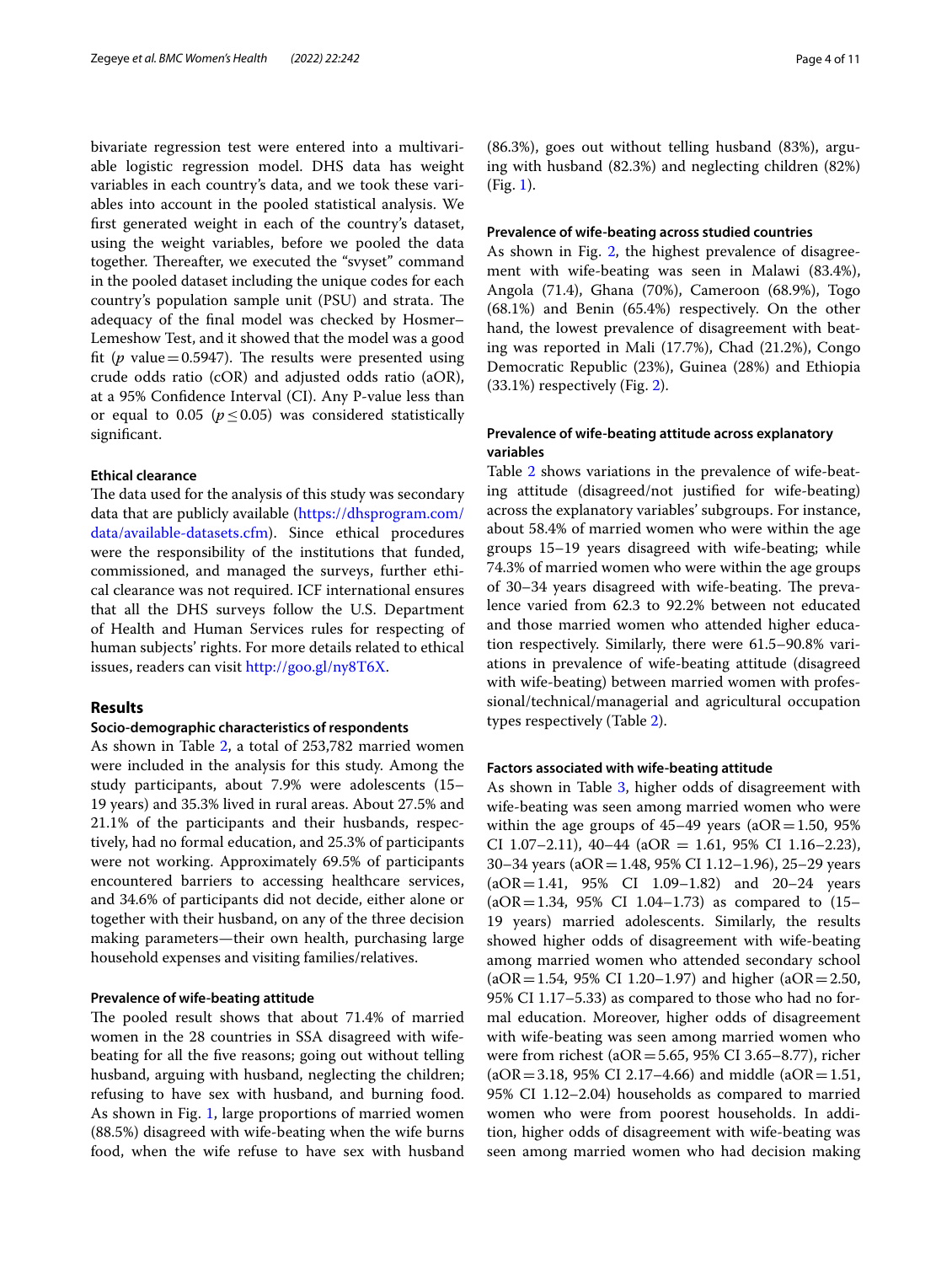<span id="page-4-0"></span>Table 2 Socio-demographic characteristics and prevalence of disagreement with wife-beating across explanatory variables, 28 SSA countries

| <b>Variables</b>                 | Frequency (weighted %) | Disagreed with wife-beating (71.4%) |                 | Chi-square, p value          |
|----------------------------------|------------------------|-------------------------------------|-----------------|------------------------------|
|                                  |                        | No, weighted %                      | Yes, weighted % |                              |
| Age in years                     |                        |                                     |                 | $x^2$ = 66.06, $p < 0.001$   |
| $15 - 19$                        | 15,381 (7.86)          | 41.63                               | 58.37           |                              |
| $20 - 24$                        | 40,182 (19.88)         | 30.02                               | 69.98           |                              |
| $25 - 29$                        | 49,269 (21.60)         | 26.68                               | 73.32           |                              |
| $30 - 34$                        | 42,258 (16.88)         | 25.75                               | 74.25           |                              |
| $35 - 39$                        | 35,798 (14.56)         | 28.56                               | 71.44           |                              |
| $40 - 44$                        | 25,700 (11.73)         | 26.11                               | 73.89           |                              |
| $45 - 49$                        | 19,483 (7.51)          | 27.15                               | 72.85           |                              |
| Women's educational level        |                        |                                     |                 | $x^2$ = 298.25, $p < 0.001$  |
| No formal education              | 99,491 (27.46)         | 37.69                               | 62.31           |                              |
| Primary school                   | 75,431 (38.90)         | 32.12                               | 67.88           |                              |
| Secondary school                 | 45,666 (29.65)         | 18.37                               | 81.63           |                              |
| Higher education                 | 7473 (3.98)            | 7.77                                | 92.23           |                              |
| Husband's educational level      |                        |                                     |                 | $\chi^2$ = 176.65, p < 0.001 |
| No formal education              | 86,384 (21.13)         | 31.8                                | 68.2            |                              |
| Primary school                   | 57,989 (26.62)         | 37.01                               | 62.99           |                              |
| Secondary school                 | 57,884 (44.91)         | 24.58                               | 75.42           |                              |
| Higher education                 | 14,720 (7.34)          | 13.52                               | 86.48           |                              |
| Currently working                |                        |                                     |                 | $x^2 = 8.07$ , $p = 0.0647$  |
| No                               | 87,517 (25.30)         | 26.14                               | 73.86           |                              |
| Yes                              | 165,956 (74.70)        | 29.44                               | 70.56           |                              |
| Wealth index                     |                        |                                     |                 | $x^2$ = 588.73, $p < 0.001$  |
| Poorest                          | 51,782 (17.92)         | 41.51                               | 58.49           |                              |
| Poorer                           | 47,375 (20.66)         | 39.99                               | 60.01           |                              |
| Middle                           | 45,144 (20.72)         | 33.71                               | 66.29           |                              |
| Richer                           | 42,578 (20.59)         | 18.68                               | 81.32           |                              |
|                                  |                        |                                     |                 |                              |
| Richest                          | 41,192 (20.11)         | 10.3                                | 89.7            | $x^2$ = 119.22, $p < 0.001$  |
| Media exposure                   |                        |                                     |                 |                              |
| No                               | 108,957 (28.22)        | 37.38                               | 62.62           |                              |
| Yes                              | 144,352 (71.78)        | 25.15                               | 74.85           |                              |
| Parity                           |                        |                                     |                 | $\chi^2$ = 12.84, 0.0701     |
| 0                                | 14,920 (4.00)          | 28.58                               | 71.42           |                              |
| $1 - 2$                          | 69,399 (29.49)         | 26.59                               | 73.41           |                              |
| $3 - 4$                          | 63,805 (28.82)         | 27.75                               | 72.25           |                              |
| $5+$                             | 79,947 (37.69)         | 30.83                               | 69.17           |                              |
| Decision making                  |                        |                                     |                 | $x^2 = 84.19$ , $p < 0.001$  |
| No                               | 127,476 (34.59)        | 34.97                               | 65.03           |                              |
| Yes                              | 90,356 (65.41)         | 25.24                               | 74.76           |                              |
| Religion                         |                        |                                     |                 | $\chi^2$ = 16.37, p < 0.01   |
| Christian                        | 143,579 (93.53)        | 28.07                               | 71.93           |                              |
| Others                           | 109,958 (6.47)         | 36.36                               | 63.64           |                              |
| Barriers to accessing healthcare |                        |                                     |                 | $\chi^2$ = 33.4496, p < 0.01 |
| No                               | 70,270 (30.5)          | 24.2                                | 75.8            |                              |
| Yes                              | 138,869 (69.5)         | 30.54                               | 69.46           |                              |
| Place of residence               |                        |                                     |                 | $\chi^2$ = 248.49, p < 0.001 |
| Urban                            | 72,778 (64.71)         | 22.73                               | 77.27           |                              |
| Rural                            | 155,293 (35.29)        | 39.37                               | 60.63           |                              |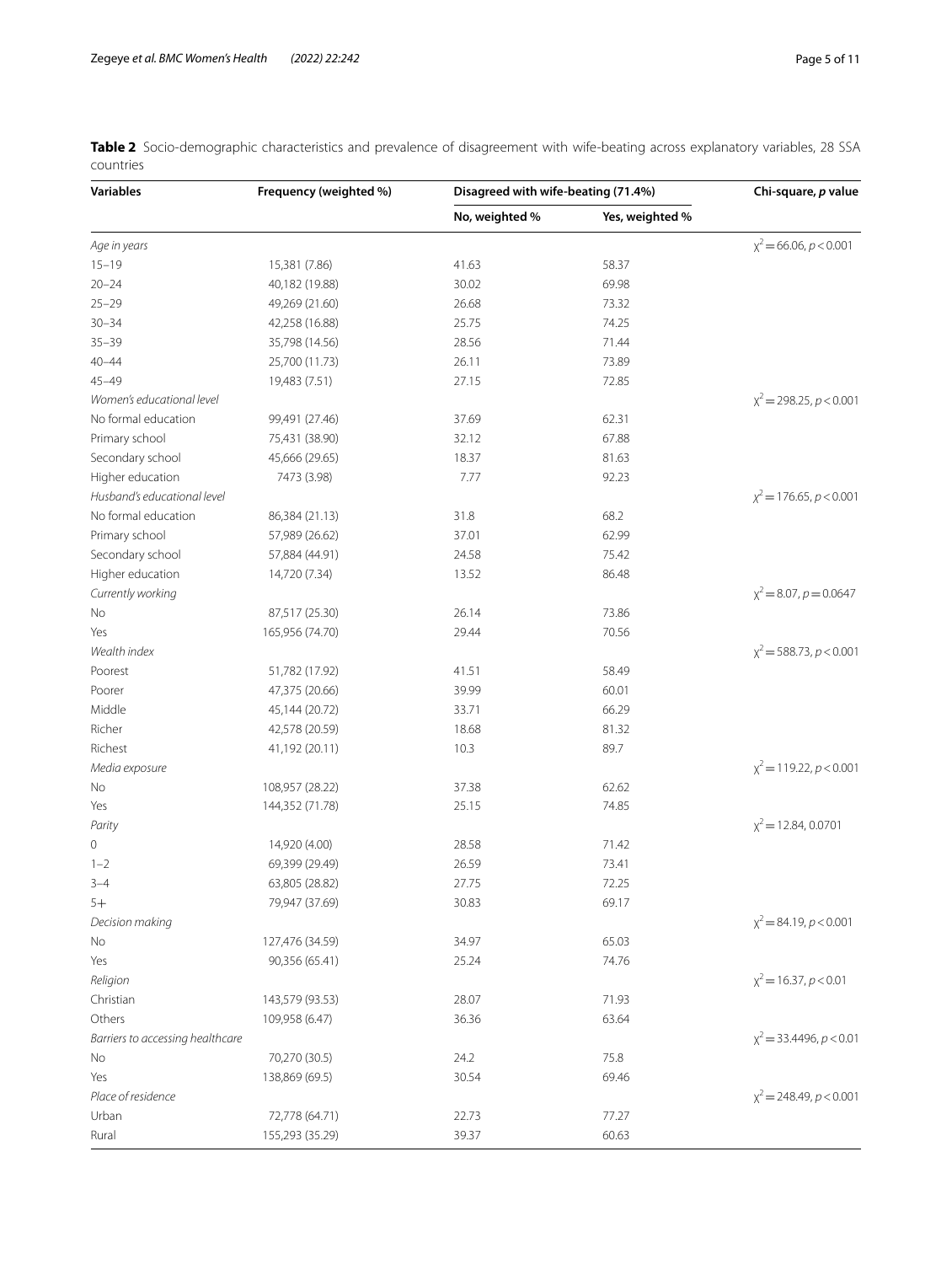

<span id="page-5-0"></span>capacity ( $aOR = 1.38$ ,  $95\%$  CI 1.19-1.61) as compared to those married women who had no decision making capacity. On the contrary, we found lower odds of disagreement with wife-beating among married women whose husbands attended primary ( $aOR = 0.78$ , 95% CI 0.65–0.94) and secondary school ( $aOR = 0.75$ , 95% CI 0.62–0.92) as compared to married women whose husbands did not have formal education.

## **Discussion**

In this study, we examined the prevalence of disagreement with wife-beating and its associated factors among married women in 28 sub-Saharan African countries. The findings show that about 71.4% of married women in the studied countries disagreed with all the fve wifebeating reasons. The prevalence varied across countries, from 83.4% in Malawi to 17.7% in Mali. Our fndings are supported by previous literature in SSA  $[10]$  $[10]$  $[10]$ . The variation in the prevalence of disagreement with wife-beating across countries could be linked to disparities in women's educational achievements and cultural norms [[15](#page-9-10),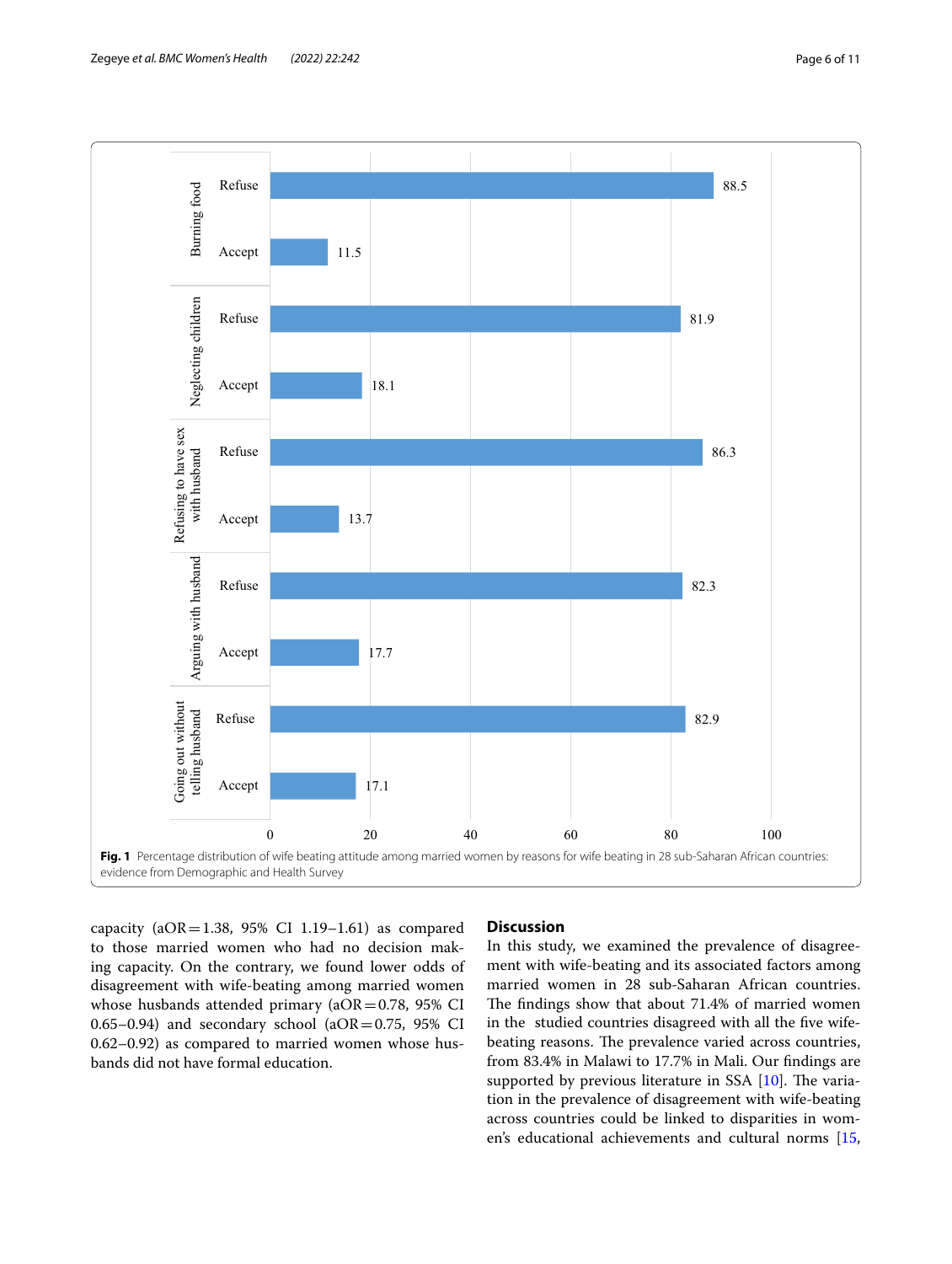

<span id="page-6-0"></span>[40\]](#page-10-7). Moreover, contextual factors [[41\]](#page-10-8), including socioeconomic disparities across countries [[10,](#page-9-8) [42](#page-10-9)–[44\]](#page-10-10) may explain variations in the prevalence of disagreement with wife-beating.

The study shows that woman's age, women's educational level, husband's educational level, women's occupation type, economic status and decision-making power were signifcantly associated with disagreement with wife-beating among married women. More specifcally, we found higher odds of disagreement with wife-beating among older married women as compared to younger women. These findings are comparable with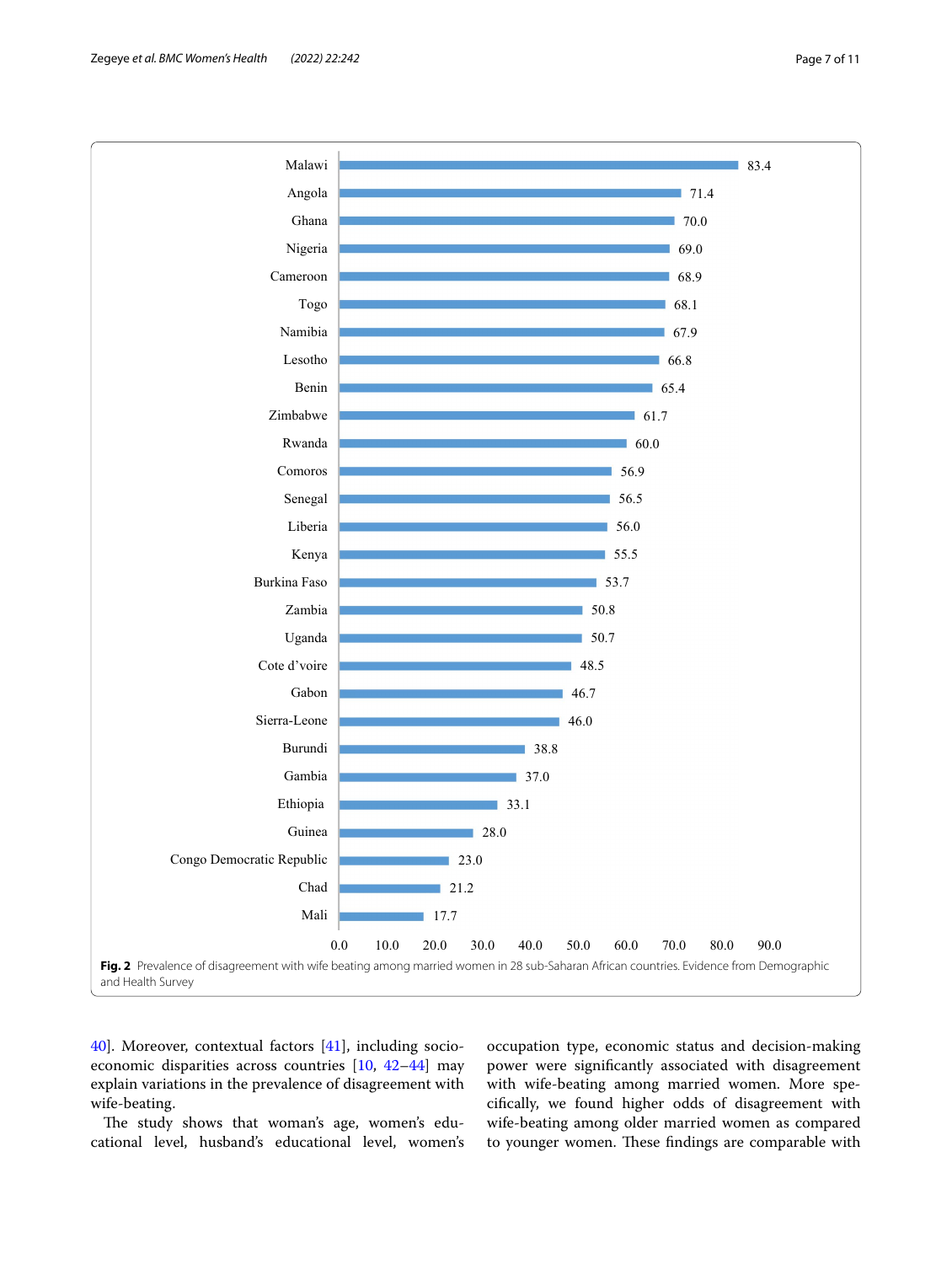<span id="page-7-0"></span>**Table 3** Bivariate and multivariate logistic regression results for factors associated with disagreement with wife-beating among married women: evidence from DHSs of 28 SSA countries

| Variables                                | cOR (95% CI)            | aOR (95% CI)            |  |  |  |
|------------------------------------------|-------------------------|-------------------------|--|--|--|
| Age in years                             |                         |                         |  |  |  |
| $15 - 19$                                | Ref                     | Ref                     |  |  |  |
| $20 - 24$                                | $1.66(1.30 - 2.11)$ *** | $1.34(1.04 - 1.73)^*$   |  |  |  |
| $25 - 29$                                | $1.95(1.52 - 2.51)$ *** | 1.41 (1.09-1.82)**      |  |  |  |
| $30 - 34$                                | $2.05(1.55 - 2.71)$ *** | $1.48(1.12 - 1.96)$ **  |  |  |  |
| $35 - 39$                                | $1.78(1.37 - 2.31)$ *** | 1.33 (0.99-1.79)        |  |  |  |
| $40 - 44$                                | 2.01 (1.46-2.78)***     | $1.61(1.16 - 2.23)$ **  |  |  |  |
| $45 - 49$                                | $1.91(1.38 - 2.64)$ *** | $1.50(1.07 - 2.11)^*$   |  |  |  |
| Women's educational level                |                         |                         |  |  |  |
| No formal education                      | Ref                     | Ref                     |  |  |  |
| Primary school                           | $1.27(1.06 - 1.53)$ **  | $1.11(0.92 - 1.35)$     |  |  |  |
| Secondary school                         | $2.68$ (2.21-3.26)***   | $1.54(1.20-1.97)$ **    |  |  |  |
| Higher education                         | 7.17 (3.70-13.90)***    | $2.50(1.17 - 5.33)^*$   |  |  |  |
| Husband educational level                |                         |                         |  |  |  |
| No formal education                      | Ref                     | Ref                     |  |  |  |
| Primary school                           | $0.79(0.65 - 0.95)^*$   | $0.78(0.65 - 0.94)^*$   |  |  |  |
| Secondary school                         | $1.43(1.19-1.71)$ ***   | $0.75(0.62 - 0.92)$ **  |  |  |  |
| Higher education                         | 2.98 (1.87-4.74)***     | $0.58(0.33 - 1.00)$     |  |  |  |
| Currently working                        |                         |                         |  |  |  |
| No                                       | Ref                     |                         |  |  |  |
| Yes                                      | $0.84(0.71 - 1.01)$     |                         |  |  |  |
| Wealth index                             |                         |                         |  |  |  |
| Poorest                                  | Ref                     | Ref                     |  |  |  |
| Poorer                                   | $1.06(0.87 - 1.30)$     | $1.12(0.91 - 1.39)$     |  |  |  |
| Middle                                   | 1.39 (1.08–1.80)*       | $1.51(1.12 - 2.04)$ **  |  |  |  |
| Richer                                   | $3.08(2.28 - 4.17)$ *** | $3.18(2.17 - 4.66)$ *** |  |  |  |
| Richest                                  | $6.17(4.44 - 8.58)$ *** | $5.65$ (3.65-8.77)***   |  |  |  |
| Media exposure                           |                         |                         |  |  |  |
| No                                       | Ref                     | Ref                     |  |  |  |
| Yes                                      | $1.77(1.51 - 2.08)$ *** | $0.85(0.73 - 1.01)$     |  |  |  |
| Parity                                   |                         |                         |  |  |  |
| 0                                        |                         | Ref                     |  |  |  |
| $1 - 2$                                  | $1.10(0.78 - 1.56)$     |                         |  |  |  |
| $3 - 4$                                  | $1.04(0.73 - 1.47)$     |                         |  |  |  |
| $5+$                                     | $0.89(0.64 - 1.25)$     |                         |  |  |  |
| Decision making                          |                         |                         |  |  |  |
| No                                       | Ref                     | Ref                     |  |  |  |
| Yes                                      | 1.59 (1.37-1.84)***     | $1.38(1.19 - 1.61)$ *** |  |  |  |
| Religion                                 |                         |                         |  |  |  |
| Christian                                | Ref                     | Ref                     |  |  |  |
| Others                                   | $0.68(0.52 - 0.89)$     | $0.91(0.69 - 1.19)$     |  |  |  |
| Barriers to accessing healthcare service |                         |                         |  |  |  |
| Νo                                       | Ref                     | Ref                     |  |  |  |
| Yes                                      | $0.72$ (0.60-0.87)**    | $0.93(0.77 - 1.12)$     |  |  |  |
| Place of residence                       |                         |                         |  |  |  |
| Urban                                    | Ref                     | Ref                     |  |  |  |
| Rural                                    | $0.45$ (0.36-0.55)***   | 1.07 (0.81–1.43)        |  |  |  |

*Ref* reference categories, \*signifcant at *p*<0.05, \*\*signifcant at *p*<0.01, \*\*\*signifcant at *p*<0.001, *aOR* adjusted odd ratio, *cOR* crude odd ratio

previous studies in 39 LMIC [\[15\]](#page-9-10), Jordan [[11\]](#page-9-9), Nigeria [ $30$ ], and Bangladesh [ $44$ ]. The acceptance of wife-beating may be linked with cultural beliefs [[5](#page-9-23), [45](#page-10-11), [46\]](#page-10-12). Higher odds of disagreement with wife-beating among older women might be due to the long duration of living within the communities long relationship between women and their husbands, which allow women to understand their important role within the union and have better awareness about societal culture and norms [\[30](#page-9-27)].

In this study, higher odds of disagreement/not justifying wife-beating were seen among married women who attended secondary school compared to married women who had no formal education. Consistent fndings were documented in Ethiopia [\[29,](#page-9-24) [31](#page-9-26)], Nigeria [\[30](#page-9-27)], SSA [[32](#page-9-25)] and 39 LMIC  $[15]$ . This could be partly explained by the associations of women's education with employment opportunities and income-gaining capacities [\[8](#page-9-6)]. Women's education shapes community discourse and afects women's perception within the society [\[8](#page-9-6)]. In the African context, women's education is also linked with political knowledge, participation, and decision-making capacities [[8,](#page-9-6) [47\]](#page-10-13). Education is known to positively afect women's behavior and disagreeing attitude toward wifebeating because they learn about and have greater differentiation capacities between the actual societal norms and the global context regarding women violence [\[8](#page-9-6), [48](#page-10-14)], and education increases their exposure to global discourse that again raise their capacity in rejecting partner violence [[8,](#page-9-6) [48](#page-10-14)]. Previous study in Kenya on scholarship programs targeted to increase girls' secondary schooling [[49\]](#page-10-15) and another study in Sierra Leone focused on policy reform to expand primary school coverage confrmed that girls' or women's education reduces acceptance for wife-beating [[50\]](#page-10-16). However, some scholars argue that women with higher educational attainment may face higher risk of beating by their husbands because educated women are more likely to challenge norms and cultures that support male dominance [\[8](#page-9-6), [41\]](#page-10-8).

In contradiction with a previous study in Ethiopia [\[31](#page-9-26)], we found lower odds of disagreement with wife-beating among married women with educated husband as compared to married women whose husbands had no formal education. Further qualitative studies would be benefcial in investigating the reasons for lower odds among married women with educated husbands as compared to non-educated husbands.

Moreover, we found that higher odds of disagreeing/ not justifying wife-beating among married women with professional, technical or managerial occupation types as compared to married women who were not working. Comparable fndings were reported in SSA [\[8](#page-9-6)] and in a study conducted by WHO [\[51\]](#page-10-17). Beyond its positive efect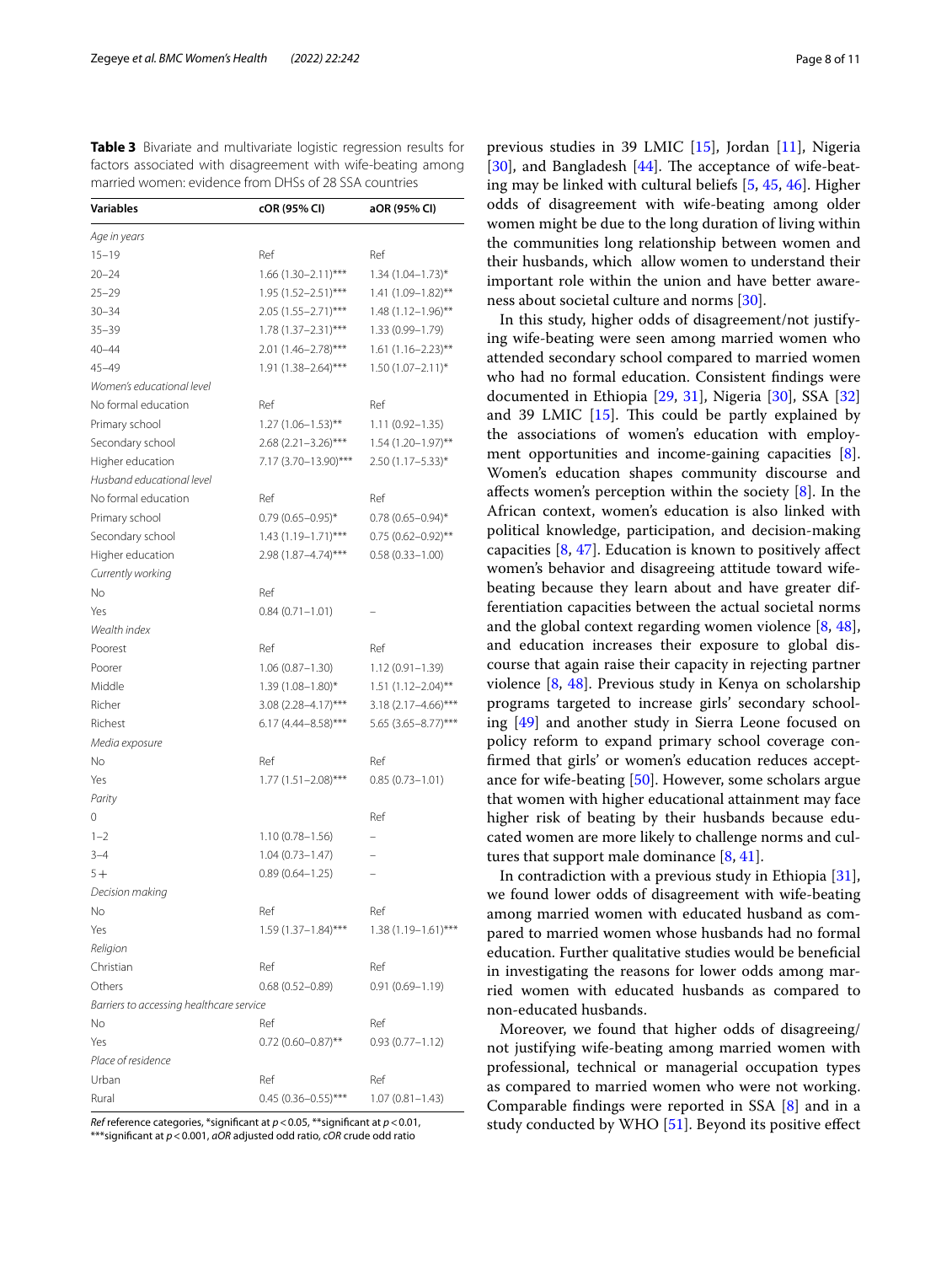on income and wealth, employment is also protective against abuse [[8](#page-9-6), [51\]](#page-10-17).

The study also shows higher odds of disagreement with wife-beating among married women in higher economic status as compared to married women in lower economic status. This finding is consistent with previous studies conducted in Ghana [[5](#page-9-23)], Ethiopia [\[29](#page-9-24)], Nigeria [[30\]](#page-9-27) and LMICs [[15\]](#page-9-10). A plausible explanation could be women in wealthier households are more likely to be educated and have exposure to media that allow them to prefer discussion and democratic ways to any conficting issues instead of reacting and arguing with their husbands [[30\]](#page-9-27). Again, they might not have shortage of finance and related confict causing situation [\[30\]](#page-9-27). Unlike wealthier women, poorer women may interpret wife-beating as normal life or accept it due to their economic dependence on their husbands [[52,](#page-10-18) [53](#page-10-19)]. It is not surprising that justifying or tolerating physical violence (including beating) is linked with independence, as poor women who may be independent may justify wife beating due to their dependence on their husband [\[54\]](#page-10-20). Studies in SSA also confrmed associations between economic status and wife-beating [\[52,](#page-10-18) [55](#page-10-21), [56\]](#page-10-22).

Decision-making power of married women was associated with wife-beating attitude [\[29\]](#page-9-24). We found higher odds of disagreeing/not justifying wife-beating among married women with decision making power compared to married women who were not involved in decisionmaking. Previous studies in Ethiopia [[29](#page-9-24)] and Nigeria [[30\]](#page-9-27) reported similar findings. It is possible that women who had decision-making power would have opportunities to move and access information through their social networks [[57](#page-10-23)[–59](#page-10-24)]. Decision making power is an important concept for the woman herself and the society because the combination of access capabilities and actions shape whether women have infuence over the decisions about their private lives, their health, and the health of their children and family [\[60](#page-10-25)].

## **Strengths and limitations of the study**

Investigating wide-ranging socioeconomic, demographic, and women's empowerment factors using a large sample of nationally representative data across several countries in SSA is a major strength of the paper. However, the fndings should be interpreted in the context of the following limitations. First, we used data from DHSs that were conducted within nine years; comparison of fndings might not be always possible due to the time efect. Second, though we included most countries, still there are few countries in SSA that were excluded from the analysis because of the exclusion criteria; as a result, generalizing the fndings to all countries in SSA may not be possible. Third, due to

the cross-sectional nature of DHS data, establishing a cause-efect relationship may not be possible. Finally, the survey participant's self-reported data may be afected by recall bias.

## **Conclusions and policy implications**

Overall, less than three-fourths of married women in the 28 sub-Saharan African countries disagreed with wifebeating but marked diferences were observed across socio-economic, decision making and women empowerment factors. Women's age, women's educational level, husband's educational level, women's occupation, wealth index and women's decision-making power were signifcantly associated with wife-beating attitude.

Changing societies' (including women's) attitude toward wife-beating required political commitment and integrated implementations of policies and programs among diferent sectors such as Ministries of Health and Justice, and Ministries of Child and Women or Gender and Social Afairs. Policy makers need to design policies and strategies that enhance women's socioeconomic status including creating employment opportunities and their decision-making capacity to increase women's intolerance of wife-beating practices, especially among countries with low prevalence rates such as Mali.

Though further studies on husband education and married women's attitude towards wife-beating may be needed, these fndings highlight that awareness creation for general population and involvement of educational courses about wife-beating practice's negative consequences to reduce challenges from their husband and the general community.

Moreover, policy and regulation transformation into actions through the development of service delivery protocols or guidelines are required for better achievement in the reduction of wife-beating practices and societal acceptance attitude.

#### **Abbreviations**

AOR: Adjusted odd ratio; COR: Crude odds ratio; DHS: Demographic and health surveys; IPV: Intimate partner violence; SSA: Sub-Saharan Africa; VIF: Variance infation factor.

#### **Acknowledgements**

The authors thank the MEASURE DHS project for their support and for free access to the original data

#### **Author contributions**

SY and BZ contributed to the study design and conceptualization. SY and BZ reviewed the literature and performed the analysis. CZO, BOA, EKA, EB and AS provided technical support and critically reviewed the manuscript for its intellectual content. SY had fnal responsibility to submit for publication. All authors read and amended drafts of the paper and approved the fnal version.

#### **Funding**

There was no funding for this study.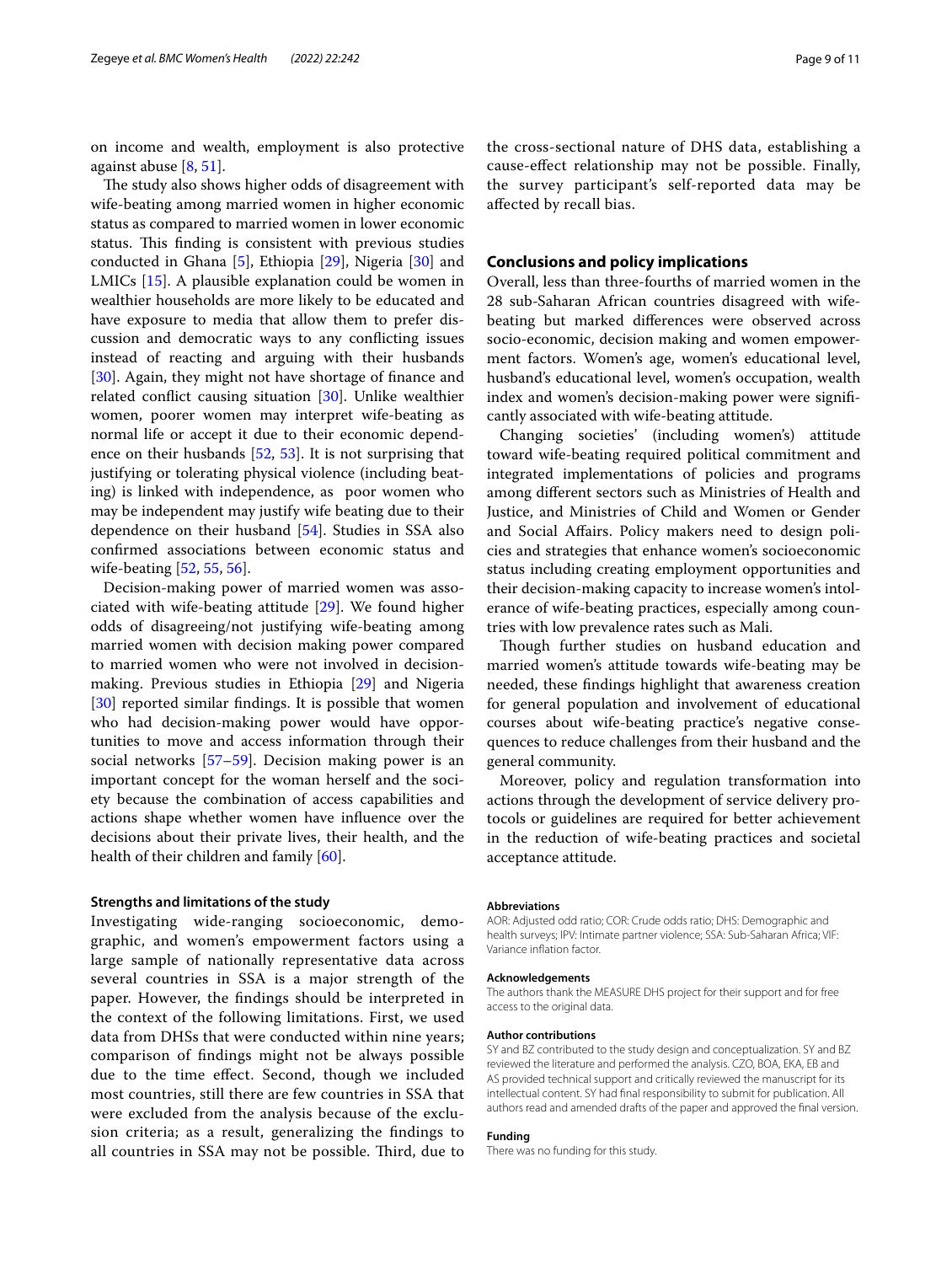### **Availability of data and materials**

Data for this study were sourced from Demographic and Health surveys (DHS) and available here: [http://dhsprogram.com/data/available-datasets.cfm.](http://dhsprogram.com/data/available-datasets.cfm)

## **Declarations**

### **Ethics approval and consent to participate**

Ethics approval was not required for this study since the data is secondary and is available in the public domain. More details regarding DHS data and ethical standards are available at: [http://goo.gl/ny8T6X.](http://goo.gl/ny8T6X)

#### **Consent for publication**

No consent to publish was needed for this study as we did not use any details, images or videos related to individual participants. In addition, data used are available in the public domain.

#### **Competing interests**

The authors declare no competing interests.

### **Author details**

<sup>1</sup> HaSET Maternal and Child Health Research Program, Shewarobit Field Office, Shewarobit, Ethiopia. <sup>2</sup> Department of Public Health, Arcadia University, Glenside, PA, USA. <sup>3</sup> School of Public Health, Faculty of Health, University of Technology Sydney, Sydney, NSW, Australia. <sup>4</sup>Department of Population and Health, University of Cape Coast, Cape Coast, Ghana. <sup>5</sup>College of Public Health, Medical and Veterinary Sciences, James Cook University, Townsville, QLD, Australia. <sup>6</sup>School of International Development and Global Studies, University of Ottawa, Ottawa, Canada. <sup>7</sup>The George Institute for Global Health, Imperial College London, London, UK.

## Received: 8 April 2021 Accepted: 31 May 2022 Published online: 18 June 2022

### **References**

- <span id="page-9-0"></span>1. United Nations. Declaration on the elimination of violence against women. New York: UN; 1993.
- <span id="page-9-2"></span>2. WHO. Violence against women. 2021. [https://www.who.int/news-room/](https://www.who.int/news-room/fact-sheets/detail/violence-against-women) [fact-sheets/detail/violence-against-women.](https://www.who.int/news-room/fact-sheets/detail/violence-against-women) Accessed 13 March 2021.
- <span id="page-9-3"></span>3. World Health Organization. Understanding and addressing violence against women: Intimate partner violence (WHO/RHR/12.36), Geneva. 2012.
- <span id="page-9-1"></span>4. WHO, LSHTM, SAMRC. Global and regional estimates of violence against women: prevalence and health impacts of intimate partner violence and non-partner sexual violence. WHO: Geneva, 2013.
- <span id="page-9-23"></span>5. Dickson KS, Ameyaw EK, Darteh EKM. Understanding the endorsement of wife beating in Ghana: evidence of the 2014 Ghana demographic and health survey. BMC Womens Health. 2020;20:25. [https://doi.org/10.1186/](https://doi.org/10.1186/s12905-020-00897-8) [s12905-020-00897-8](https://doi.org/10.1186/s12905-020-00897-8).
- <span id="page-9-4"></span>6. Campbell J, Jones AS, Dienemann J, Schollenberger J, O'Campo P, Gielen AC, et al. Intimate partner violence and physical health consequences. Arch Intern Med. 2002;162:1157–66.
- <span id="page-9-5"></span>7. Devries KM, Mak JY, Garca-Moreno C, Petzold M, Child JC, Falder G, Rosenfeld L. The global prevalence of intimate partner violence against women. Science. 2013;340(6140):1527–8.
- <span id="page-9-6"></span>8. Cools S, Kotsadam A. Resources and intimate partner violence in Sub-Saharan Africa. World Dev. 2017;95:211–30. [https://doi.org/10.1016/j.](https://doi.org/10.1016/j.worlddev.2017.02.027) [worlddev.2017.02.027.](https://doi.org/10.1016/j.worlddev.2017.02.027)
- <span id="page-9-7"></span>9. AFRO BAROMETER. More than one in four Africans see wife-beating as justifable, Afrobarometer survey fnds. Afrobarometer Accra, Ghana, October 2019.
- <span id="page-9-8"></span>10. Muluneh MD, Stulz V, Francis L, Agho K. Gender based violence against women in Sub-Saharan Africa: a systematic review and meta-analysis of cross-sectional studies. Int J Environ Res Public Health. 2020;17:903. [https://doi.org/10.3390/ijerph17030903s.](https://doi.org/10.3390/ijerph17030903s)
- <span id="page-9-9"></span>11. Khawaja M, Linos N, El-Roueiheb Z. Attitudes of men and women towards wife beating: fndings from Palestinian refugee camps in Jordan. J Fam Violence. 2008;23(3):211–8.
- 12. McKinney CM, Caetano R, Ramisetty-Mikler S, Nelson S. Childhood family violence and perpetration and victimization of intimate partner violence: findings from a national population-based study of couples. Ann Epidemiol. 2009;19(1):25–32.<https://doi.org/10.1016/j.annepidem.2008.08.008> (**PMID: 18835525**).
- 13. Guoping H, Yalin Z, Yuping C, Momartin S, Ming W. Relationship between recent life events, social supports, and attitudes to domestic violence: predictive roles in behaviors. J Interpers Violence. 2010;25(5):863–76. <https://doi.org/10.1177/0886260509336959> (**PMID: 19602674**).
- 14. Flood M, Pease B. Factors infuencing attitudes to violence against women. Trauma Violence Abuse. 2009;10(2):125–42.
- <span id="page-9-10"></span>15. Tran TD, Nguyen H, Fisher J. Attitudes towards Intimate PartnerViolence against Women among Women and Men in 39 Low- and Middle-Income Countries. PLoS ONE. 2016;11(11):e0167438. [https://doi.org/10.1371/](https://doi.org/10.1371/journal.pone.0167438) [journal.pone.0167438](https://doi.org/10.1371/journal.pone.0167438).
- <span id="page-9-11"></span>16. Pavlou M, Knowles A. Domestic violence: attributions, recommended punishments and reporting behaviour related to provocation by the victim. Psychiatry Psychol Law. 2001;8(1):76–85.
- <span id="page-9-12"></span>17. West A, Wandrei ML. Intimate partner violence a model for predicting interventions by informal helpers. J Interpers Violence. 2002;17(9):972–86.
- <span id="page-9-13"></span>18. Neville HA, Heppner MJ, Oh E, Spanierman LB, Clark M. General and culturally specifc factors infuencing black and white rape survivors' self—esteem. Psychol Women Q. 2004;28(1):83–94.
- <span id="page-9-14"></span>19. BDHS. Bangladesh Demographic and Health Survey, 2014. National Institute of Population Research and Training (NIPROT), Mitra and Associates & Macro International, Dhaka, Bangladesh and Calverton, Maryland, USA, 2016.
- <span id="page-9-15"></span>20. Khan MN, Islam MM. Women's attitude towards wife-beating and its relationship with reproductive healthcare seeking behavior: a countrywide population survey in Bangladesh. PLoS ONE. 2018;13(6):e0198833. <https://doi.org/10.1371/journal.pone.0198833>.
- <span id="page-9-16"></span>21. Asaolu I, Alaofè H, Gunn JKL, Adu A, Monroy A, Ehiri J, Hayden MH, Ernst K. Measuring women's empowerment in Sub-Saharan Africa: exploratory and confrmatory factor analyses of the demographic and health surveys. Front Psychol. 2018;9:994.
- 22. Hanmer L, Klugman J. Exploring women's agency and empowerment in developing countries: where do we stand? Fem Econ. 2016;22(1):237–63.
- <span id="page-9-17"></span>23. Kishor S, Subaiya L. Understanding Women's Empowerment: A Comparative Analysis of Demographic and Health Surveys (DHS) Data. DHS Comparative Reports No. 20. Calverton, Maryland, USA: Macro International Inc. 2008. [https://dhsprogram.com/publications/publication-cr20-compa](https://dhsprogram.com/publications/publication-cr20-comparativereports.cfm) [rativereports.cfm](https://dhsprogram.com/publications/publication-cr20-comparativereports.cfm)
- <span id="page-9-18"></span>24. Wado YD. Women's autonomy and reproductive health-care-seeking behavior in Ethiopia. Women Health. 2017:1–15.
- <span id="page-9-19"></span>25. ICDDRB. From evidence to policy: addressing gender-based violence gainst women and girls in Bangladesh. The icddr,b, Dhaka, Bangladesh, 2013.
- <span id="page-9-20"></span>26. Wencheko E, Tadesse M. Determinants of Ethiopian women's attitudes toward wife beating. J Interpers Violence. 2020;35(1–2):510–20.
- <span id="page-9-21"></span>27. Kasturirangan A. Empowerment and programs designed to address domestic violence. Violence Against Women. 2008;14:1465–75. [https://](https://doi.org/10.1177/1077801208325188) [doi.org/10.1177/1077801208325188.](https://doi.org/10.1177/1077801208325188)
- <span id="page-9-22"></span>28. WHO. Global plan of action to strengthen the role of the health system within a national multisectoral response to address interpersonal violence, in particular against women and girls, and against children. 2016; p. 64. [https://www.who.int/reprodusctivehealth/publications/violence/](https://www.who.int/reprodusctivehealth/publications/violence/global-plan-of-action/en/) [global-plan-of-action/en/](https://www.who.int/reprodusctivehealth/publications/violence/global-plan-of-action/en/).
- <span id="page-9-24"></span>29. Ebrahim NB, Atteraya MS. Women's decision-making autonomy and their attitude towards wife-beatings: findings from the 2011 Ethiopia's demographic and health survey. J Immigrant Minority Health. 2018;20:603–11.
- <span id="page-9-27"></span>30. Oyediran KA. Explaining trends and patterns in attitudes towards wifebeating among women in Nigeria: analysis of 2003, 2008, and 2013. Demogr Health Surv Data Genus. 2016;72:11. [https://doi.org/10.1186/](https://doi.org/10.1186/s41118-016-0016-9) [s41118-016-0016-9.](https://doi.org/10.1186/s41118-016-0016-9)
- <span id="page-9-26"></span>31. Mengistu AA. Socioeconomic and demographic factors infuencing women's attitude towards wife beating in Ethiopia. J Interpers Violence. 2019;34(15):3290–316.
- <span id="page-9-25"></span>32. Rani M, Bonu S, Diop-Sidibe N. An emprical investigation of attitudes towards wife-beating among men and women in seven sub-Saharan African countries. Afr J Reprod Health. 2004;8(3):116–36.